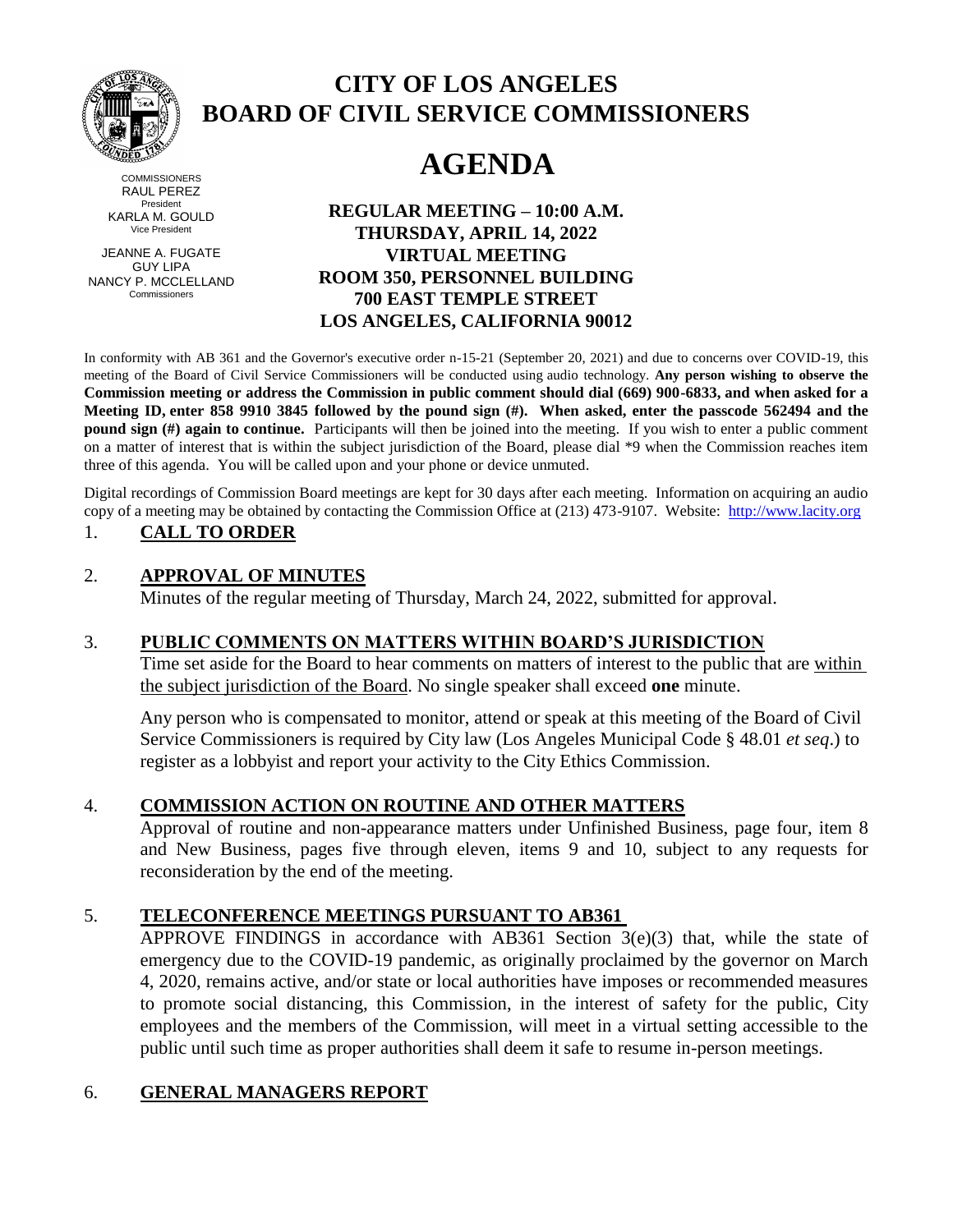#### 7. **APPEAL UNDER CHARTER SECTION 1016**

**Gary E. HILL**, Personnel Analyst, Los Angeles Fire Department. Separation from the City effective May 23, 2020.

Report and recommendations of the Board's Hearing Examiner Mary Williams, following the holding of a hearing on August 10, 2020 into the appeal of Mr. Hill.

The Hearing Examiner recommends that the Board:

- A. FIND that the City's *Skelly* due process provisions do not apply to this action.
- B. Causes of Action:
	- 1. SUSTAIN the separation from the City of Gary E. Hill by the Los Angeles Fire Department based on the following cause of action:

Gary E. Hill had been employed as a Personnel Analyst with the Los Angeles Fire Department since April 2007. In September 2019, Hill was assigned to home on paid administrative leave due to workplace issues. In October 2019, Hill provided the Department with a letter from his doctor permanently restricting him from working in the Fire Department as a Personnel Analyst or from coming into contact with anyone involved with his workplace issues. Because his restrictions did not allow Hill to work within the Fire Department, the matter was referred to the Personnel Department's Citywide Placement Office for an assignment outside the Fire Department.

On February 7, 2020, the referral to the Citywide Placement Office was approved. Citywide Place worked with Hill in search for a placement opportunity outside the Fire Department as a Personnel Analyst, Management Analyst or Management assistant. On May 8, 2020, the Personnel Department informed the Los Angeles Fire Department that after approximately two months of effort, the Citywide Placement Office had been unable to place Hill in a position outside the Fire Department, therefore the Citywide Placement Office had concluded its placement efforts.

Since Hill's work restrictions permanently prevent him from working in the Los Angeles Fire Department, and the City cannot find an assignment for him outside the Fire Department, his work restrictions cannot be accommodated. As a result, Gary E. Hill was released from City Service effective May 23, 2020.

C. ADOPT the findings and conclusions in the Hearing Examiner's report as the Board's own. File No. 55483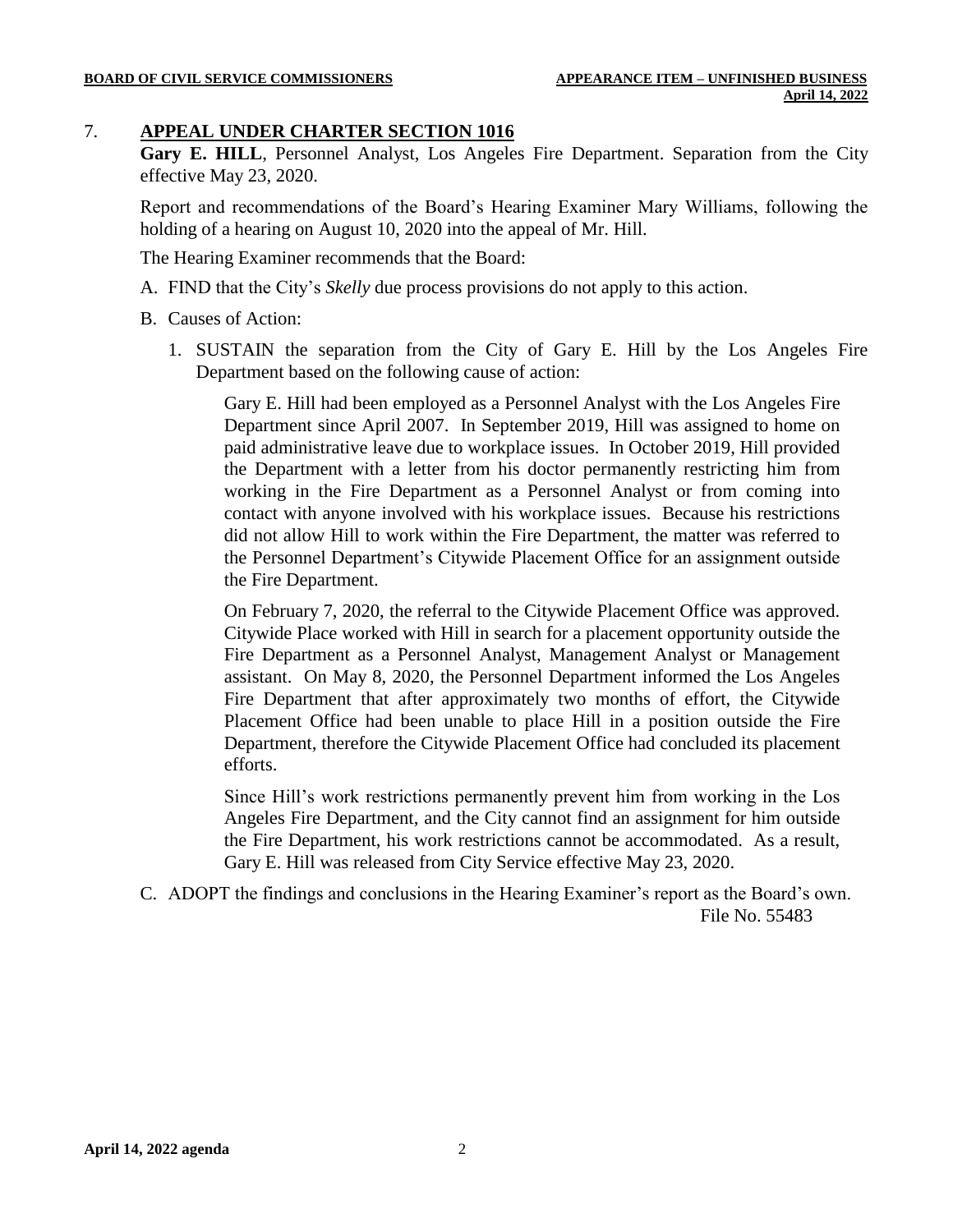# 7. **APPEAL UNDER CHARTER SECTION 1016, (Continued)**

**Gary E. HILL**, Personnel Analyst, Los Angeles Fire Department. Separation from the City effective May 23, 2020, (Continued)

#### COMMISSION ACTION:

#### *Continued from February 10, 2022*

After a discussion, the matter was continued to April 14, 2022 with the following schedule of events:

- A transcript of the discussion from the meeting of February 10, 2022 will be created and distributed to the parties and the Board by February 24, 2022.
- Submission of briefs addressing the questions raised during the discussion are due in the Commission Office by April 4, 2022 and will be included in the materials sent to the Board.
- Exchange of briefs from the parties will be made by the Commission Office by April 6, 2022.
- The matter will be returned to the Board on April 14, 2022.

With the transcript created and the briefs exchange, the matter now returns to the Board for final adjudication.

COMMISSION ACTION: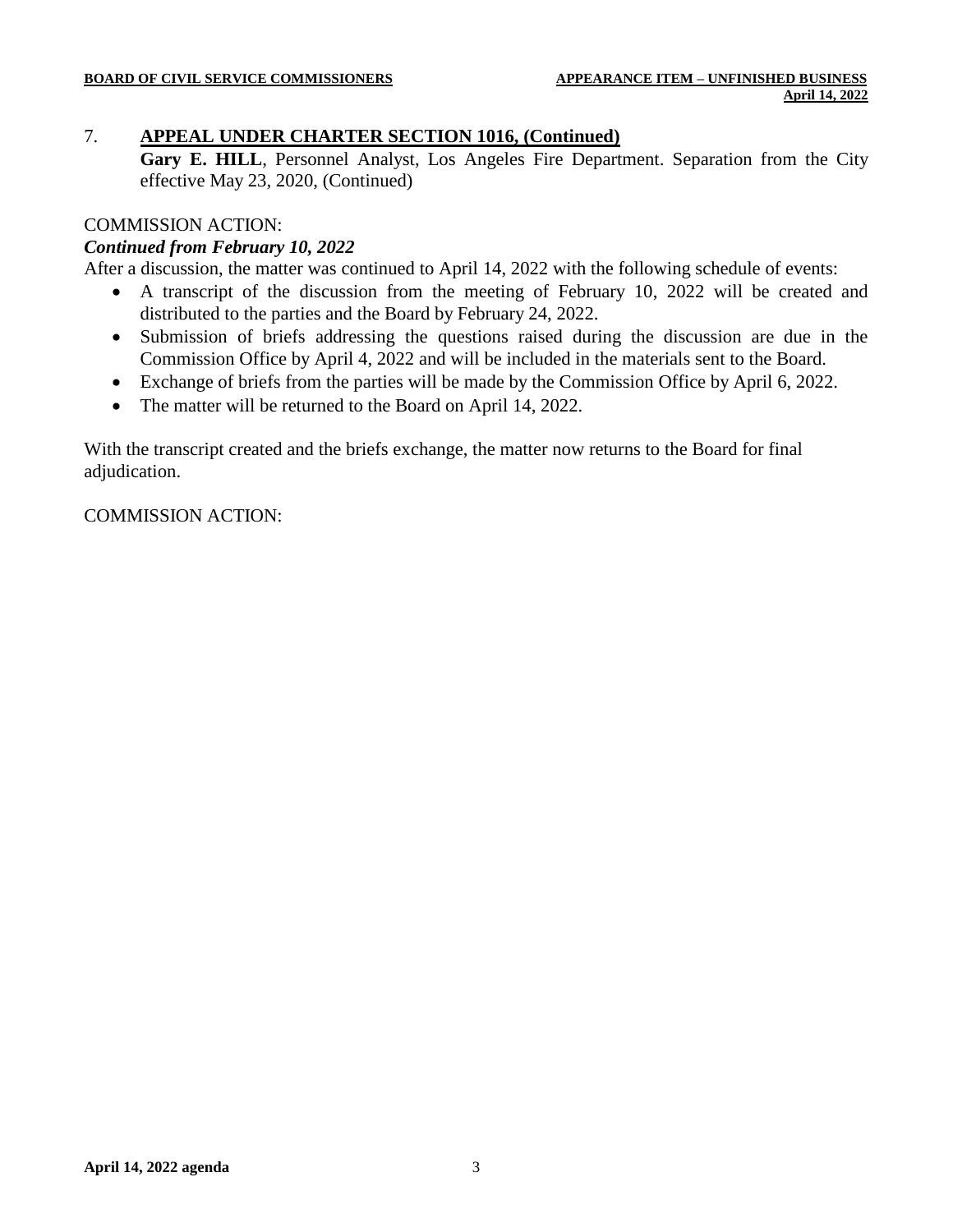# 8. **NOTE AND FILE, A DECISION OF THE SUPERIOR COURT**

In the Matter of former City employee, **DAVID WHITEHURST,** Principal Inspector, Los Angeles Housing & Community Investment Department, Commission File 54760.

On July 11, 2019, the Board of Civil Service Commissioners sustained five of the six causes of actions against the Appellant and upheld his discharge. Mr. Whitehurst sought judicial review of the Board action through the filing of a Demand for Reinstatement with the Commission and a Writ of Mandamus in the California State Superior Court, County of Los Angeles. After extensive review and hearing, the Court decision was in the City's favor upholding the Commission action.

COMMISSION ACTION: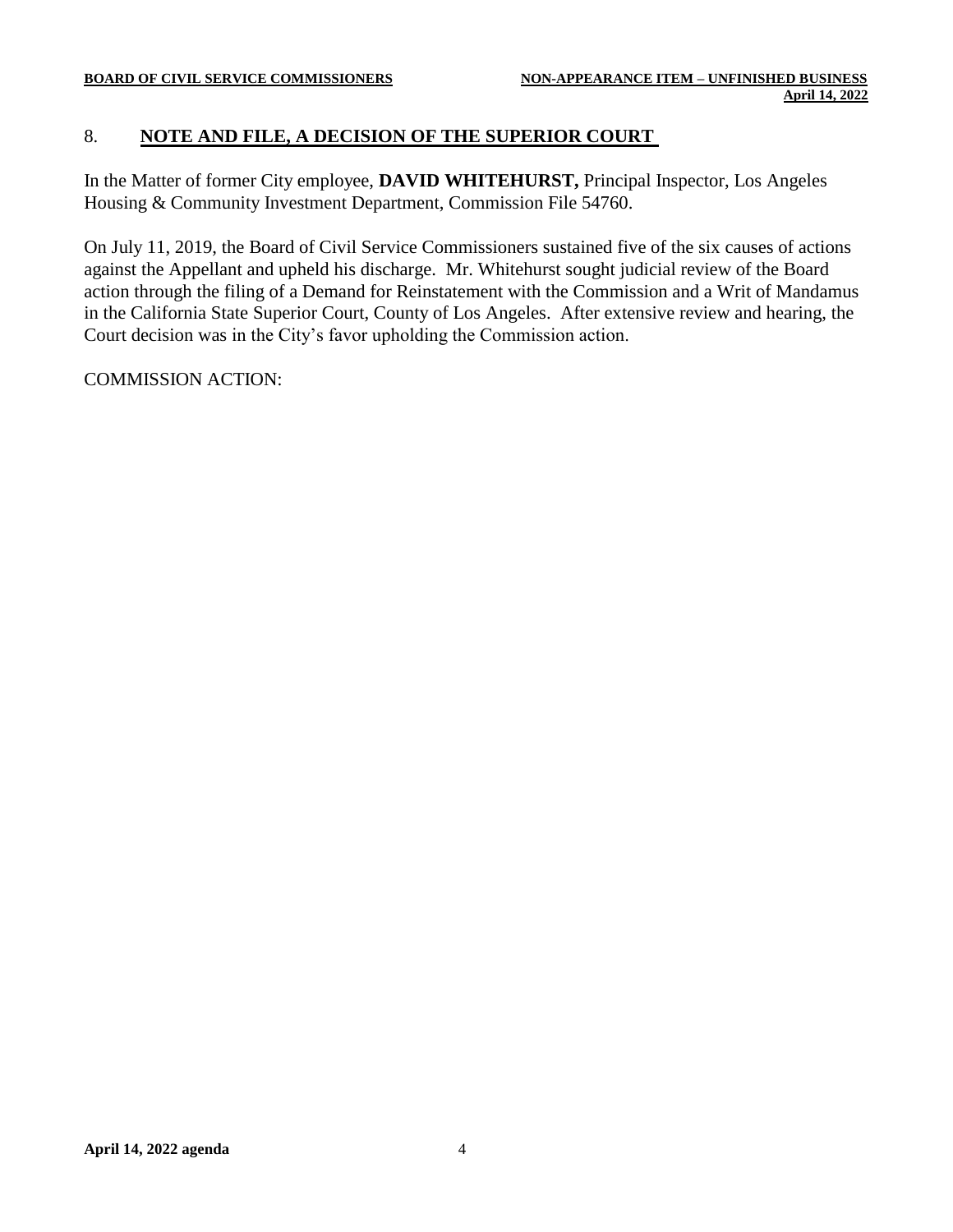#### 9. **ADMINISTRATIVE ACTIONS**

The General Manager recommends that:

a. Pursuant to Civil Service Rule 4.2, the Board shall make the significant changes in the following bulletins promulgated on the date noted a matter of record:

#### **March 18, 2022**

**Interdepartmental Promotional** DIRECTOR OF MAINTENANCE AIRPORTS

IRRIGATION SPECIALIST

**March 25, 2022**

**Interdepartmental Promotional** PERSONNEL RECORDS SUPERVISOR SENIOR FORENSIC PRINT SPECIALIST SENIOR UTILITY ACCOUNTANT TAX COMPLIANCE AIDE

#### **Interdepartmental Promotional and Open Competitive**

CHIEF BENEFITS ANALYST ZOO REGISTRAR

# **Open Competitive**

DETENTION OFFICER

**April 1, 2022**

**Interdepartmental Promotional** SUPERINTENDENT OF RECREATION AND PARKS OPERATIONS

**April 1, 2022**

**Open Competitive**

ACCOUNTING CLERK ASSISTANT ANIMAL CARE ASSISTANT ANIMAL LICENSE CANVASSER ASSISTANT ASSISTANT TREE SURGEON COMMUNICATIONS INFORMATION REPRESENTATIVE ASSISTANT FIELD ENGINEERING AIDE ASSISTANT FIELD ENGINEERING AIDE TRAINEE STREET SERVICES ASSISTANT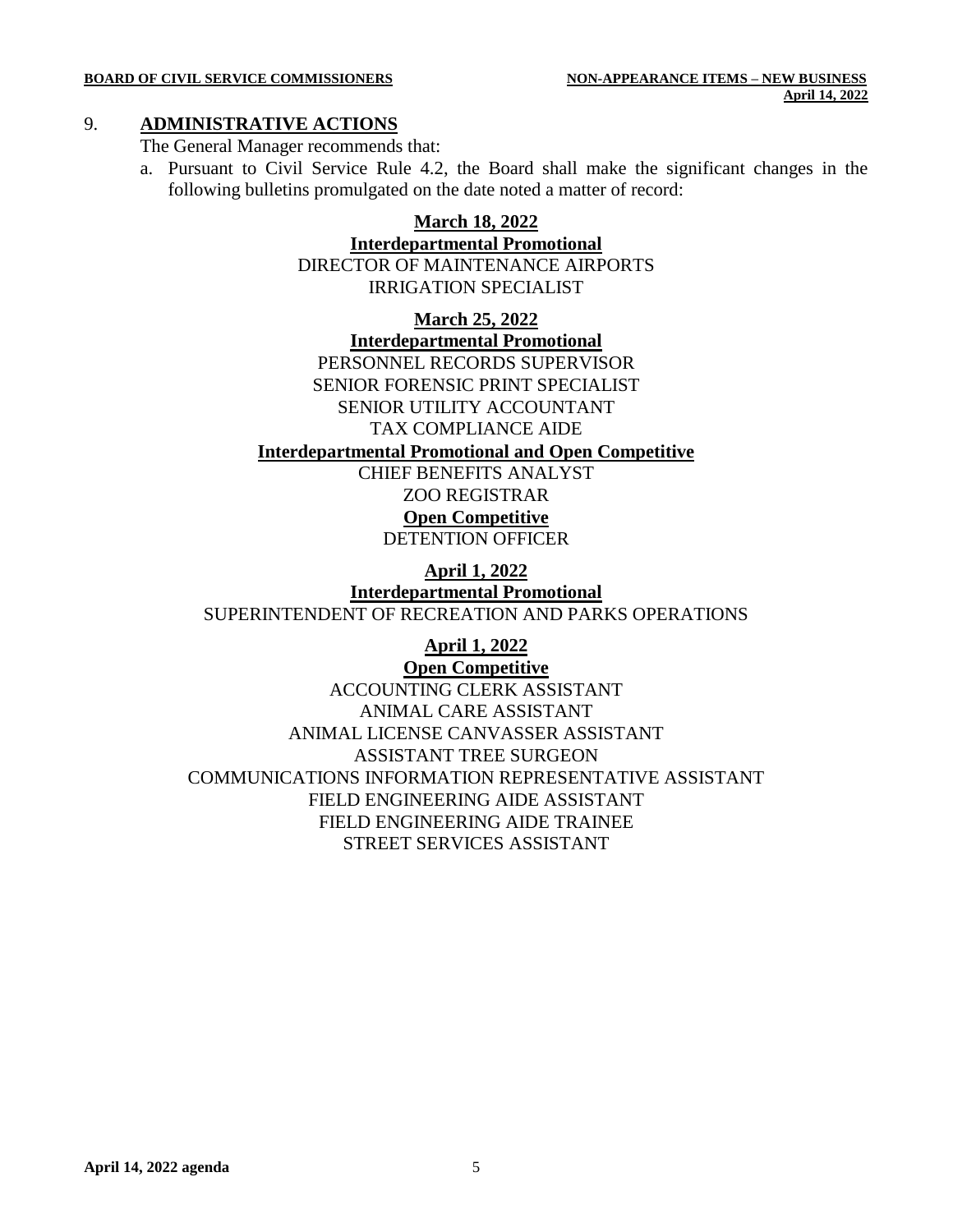#### **BOARD OF CIVIL SERVICE COMMISSIONERS NON-APPEARANCE ITEMS – NEW BUSINESS**

#### 9. **ADMINISTRATIVE ACTIONS, (Continued)**

- b. Make a matter of record the General Manager's action in approving the use of the following Special Examining Assistants:
	- 1) **BUILDING CONSTRUCTION AND MAINTENANCE SUPERINTENDENT** Kelly COOPER, Building Construction and Maintenance General Superintendent II (Retired), Department of General Services
	- 2) **BUILDING MECHANICAL INSPECTOR**

Elmer Robert BLAND, Senior Building Mechanical Inspector, Department of Building and Safety

3) **DETENTION OFFICER**

Jose BASALDUA and Sergio CASTRELLON, Principal Detention Officers, Los Angeles Police Department

# 4) **ELECTRICAL ENGINEERING DRAFTING TECHNICIAN**

Jacob KIRKHUFF and Karlo ZAMANYAN, Senior Electrical Engineering Drafting Technicians, Department of Water & Power

5) **PRINCIPAL CLERK POLICE**

Efrem SAMARIN, Chief Clerk Police, Los Angeles Police Department

6) **SENIOR TAX AUDITOR**

Robert LEE, Chief Tax Compliance Officer II and Jeffrey YEUNG, Chief Tax Compliance Officer I, Office of Finance

# 7) **SENIOR UTILITY ACCOUNTANT**

Hsin-Tien "Lucy" CHOU and John EQUINA, Principal Utility Accountants, Department of Water & Power

#### 8) **TITLE EXAMINER**

Uriel JIMENEZ, Chief Real Estate Officer II, Department of Public Works, Bureau of Engineering and Kenneth STANBERRY, Property Manager II, Department of General Services

# 9) **WORKERS' COMPENSATION ADMINISTRATOR**

David NOLTEMEYER, Chief Management Analyst (Retired), Personnel Department File No.

c. Make it a matter of record the General Manager's action in approving the use of raters for the evaluation of Training and Experience Questionnaires for the following examination:

# **CHIEF ADMINISTRATIVE ANALYST**

Angela BERUMEN, Assistant Director of Finance, Office of Finance and Todd BOUEY, Assistant General Manager, Los Angeles City Employees' Retirement System (LACERS)

#### **UTILITY SERVICES MANAGER**

Theron C. RUCKER and Andwele WILLIAMS, Utility Services Managers III and Gerren Davon EDWARDS, Matthew William Lee GIL, Angela RUIZ, Utility Services Managers V, Department of Water & Power

File No.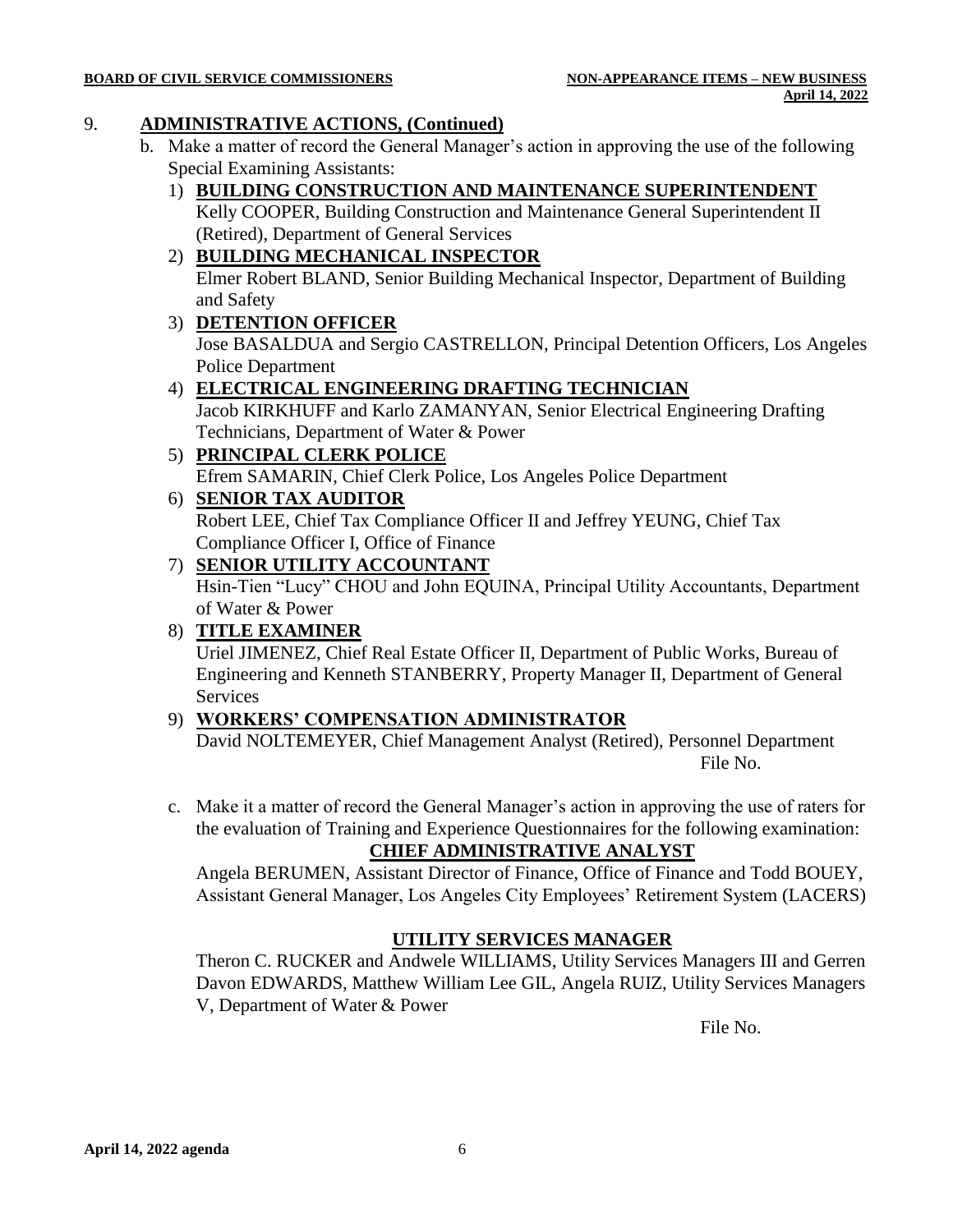#### **BOARD OF CIVIL SERVICE COMMISSIONERS NON-APPEARANCE ITEMS – NEW BUSINESS**

#### 9. **ADMINISTRATIVE ACTIONS, (Continued)**

d. Revise the **Industrial Chemist** examination from 100% interview with an advisory essay to 100% application review and notify candidates.

File No.

e. Revise the **Senior Communications Engineer** examination from 100% interview with an advisory essay to 100% application review and notify candidates.

File No.

f. Make the following APPEALS a matter of record: Suspension

**Carlos ROCHA Jr.,** Electric Distribution Mechanic, Department of Water & Power. The Department filed the General Form 77 with Personnel Records on March 3, 2022.

| Cause of Action: | 1) Failure to carry out assigned work responsibilities.                                     |  |  |
|------------------|---------------------------------------------------------------------------------------------|--|--|
|                  | 2) Failure to maintain a safe and productive workplace for<br>subordinates.                 |  |  |
|                  | 3) Failure to foster an alcohol-free environment by one's own actions<br>and conduct.       |  |  |
| Discipline:      | Suspension effective January 31, 2022 to February 28, 2022, inclusive<br>(20 working days). |  |  |

In accordance with Charter Section 1016, the Appellant filed an appeal via email to the Commission Office on January 29, 2022.

File No.

#### Discharge

**AIRPORT POLICE OFFICER II**, Department of Airports. The Department filed the General Form 77 with Personnel Records on March 16, 2022.

Cause of Action: 1) Failure to meet a condition of employment to be fully vaccinated against COVID 19 as required by Los Angeles City Ordinance 187134.

Discipline: Discharge effective March 14, 2022.

In accordance with Charter Section 1016, the Appellant filed an appeal via email from his attorney to the Commission Office on March 16, 2022.

File No.

**Ryan BERNARDO,** Park Ranger, Department of Recreation and Parks. The Department filed the General Form 77 with Personnel Records on March 14, 2022.

- Cause of Action: 1) Failure to meet a condition of employment to be fully vaccinated against COVID 19 as required by Los Angeles City Ordinance 187134.
- Discipline: Discharge effective March 10, 2022.

In accordance with Charter Section 1016, the Appellant filed an appeal via email from his attorney to the Commission Office on March 10, 2022.

File No.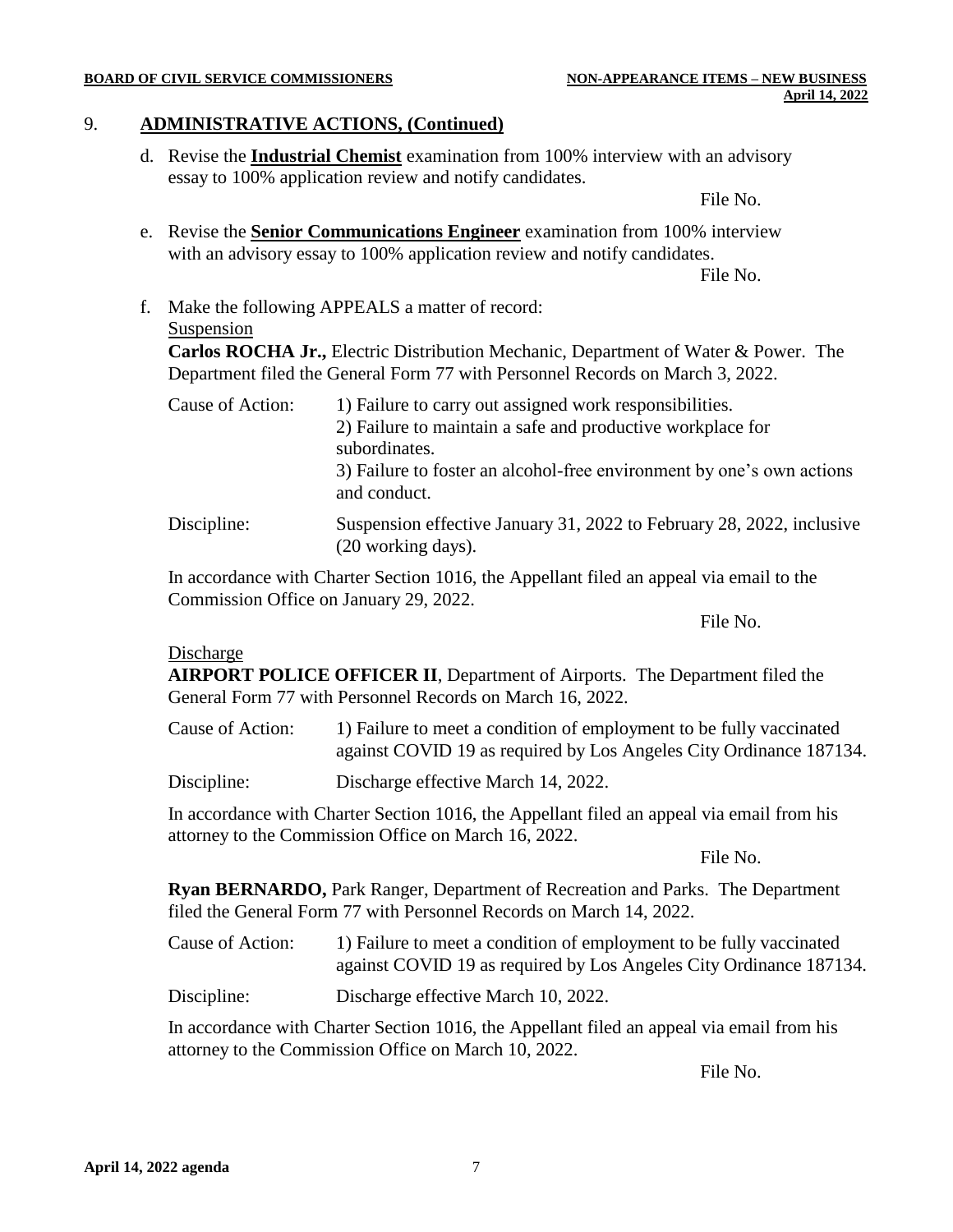#### **BOARD OF CIVIL SERVICE COMMISSIONERS NON-APPEARANCE ITEMS – NEW BUSINESS**

#### 9. **ADMINISTRATIVE ACTIONS, (Continued)**

g. Make the following NOTICE a matter of record, (Continued): Suspension, (Continued)

(30 working days).

**ELECTRIC DISTRIBUTION MECHANIC (A),** Department of Water & Power. The Department filed the General Form 77 with Personnel Records on March 17, 2022.

Cause of Action: 1) §50.04 (E-1) Using alcohol or drugs on the jobsite during work period. 2) §50.04 (E-4) Operating a City vehicle or other equipment while under the influence of alcohol or drug which could impair operation capacity. Discipline: Suspension effective February 31, 2022 to March 14, 2022, inclusive

**ELECTRIC DISTRIBUTION MECHANIC (B),** Department of Water & Power. The Department filed the General Form 77 with Personnel Records on March 17, 2022.

Cause of Action: 1) §50.04 (E-2) Refusal to take a drug or alcohol resulting in a presumed positive of being under the influence and unfit for duty. 2) §50.04 (E-4) Operating a City vehicle or other equipment while under the influence of alcohol or drug which could impair operation capacity. 3) §50.04 (D-2) Failure to cooperate with, or use of abusive language with other employees or supervisors. Discipline: Suspension effective February 31, 2022 to March 14, 2022, inclusive (30 working days).

**PARK MAINTENANCE SUPERVISOR,** Department of Recreation and Parks. The Department filed the General Form 77 with Personnel Records on March 17, 2022.

- Cause of Action: 1) Reporting for duty under the influence of drug or alcohol which resulted in unfitness to work.
- Discipline: Suspension effective March 22, 2022 to April 30, 2022, inclusive (30 working days).

**EQUIPMENT MECHANIC,** Los Angeles Police Department. The Department filed the General Form 77 with Personnel Records on March 17, 2022.

Cause of Action: 1) On or about February 21, 2021, the employee, while off-duty, operated a private vehicle while under the influence of an alcoholic beverage that resulted in his arrest. Discipline: Suspension effective April 3, 2022 to May 14, 2022, inclusive (15 working days) to be served as agreed.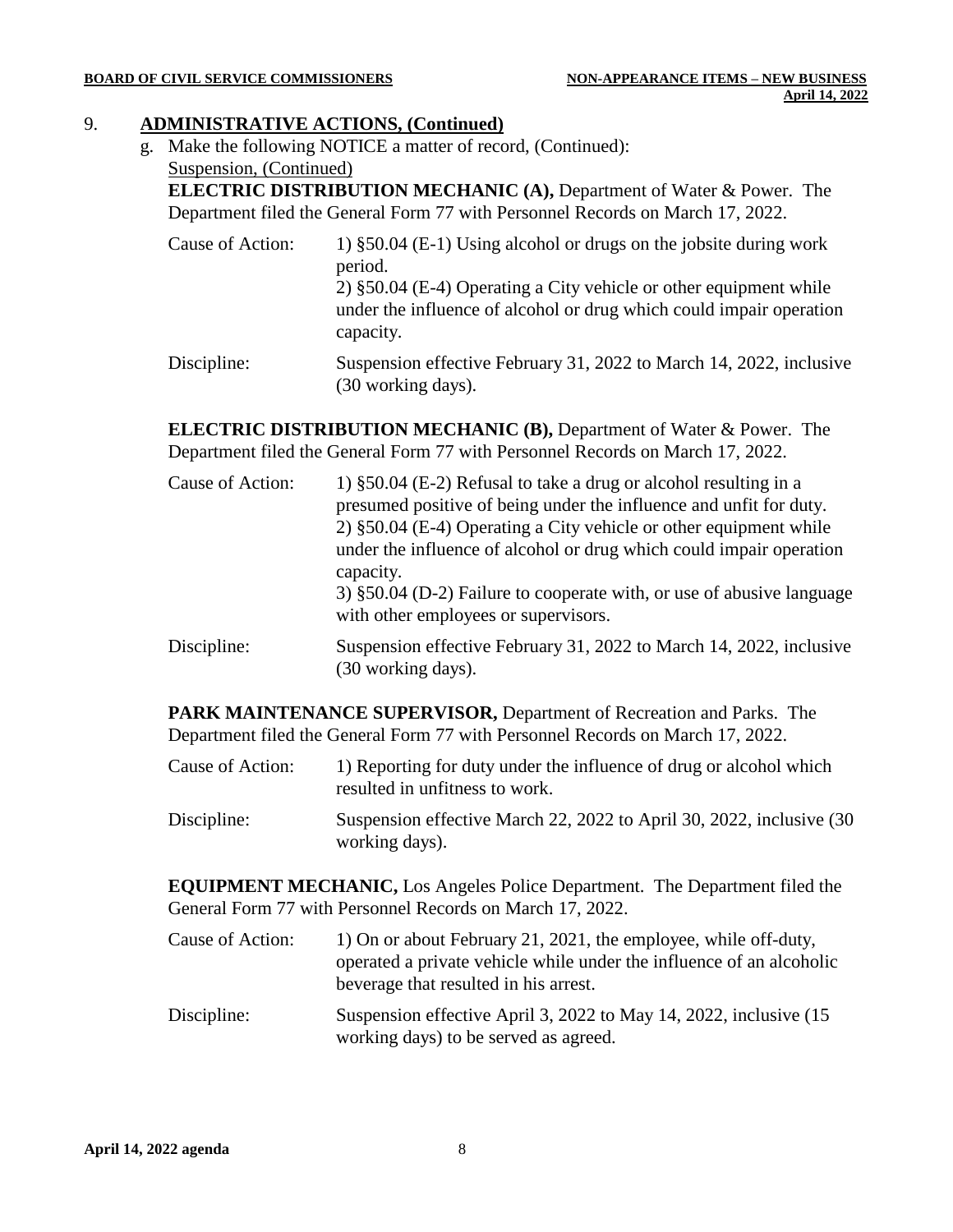#### 9. **ADMINISTRATIVE ACTIONS, (Continued)**

g. Make the following NOTICE a matter of record, (Continued):

#### **Discharges**

**CUSTODIAN**, Department of Airports. The Department filed the General Form 77 with Personnel Records on March 17, 2022.

| Cause of Action: | 1) Violation of Department Administrative Manual §5.020 (B-1)             |
|------------------|---------------------------------------------------------------------------|
|                  | Violation of Department Rules.                                            |
|                  | 2) Violation of Department Administrative Manual §5.020 (E-5)             |
|                  | positive drug or alcohol test from a for cause test conducted under the   |
|                  | provision of the United States Department of Transportation Drug and      |
|                  | Alcohol Testing Policy.                                                   |
|                  | 3) Violation of Department Administrative Manual §5.020 (E-7)             |
|                  | Failure to cooperate in the drug or alcohol test as instructed by a       |
|                  | manager, supervisor or any HR professional.                               |
|                  | 4) Violation of Department Administrative Manual §5.020 (C-1)             |
|                  | Unexcused, excessive or patterned absenteeism.                            |
|                  | 5) Violation of Department Administrative Manual §5.020 (C-2)             |
|                  | Failure to maintain satisfactory attendance or failure to correct         |
|                  | attendance deficiencies.                                                  |
|                  | 6) Violation of Department Administrative Manual $\S 5.020$ (C-2)         |
|                  | Failure to follow established procedures for notification of inability to |
|                  | report for work.                                                          |
| Discipline:      | Discharge effective March 18, 2022.                                       |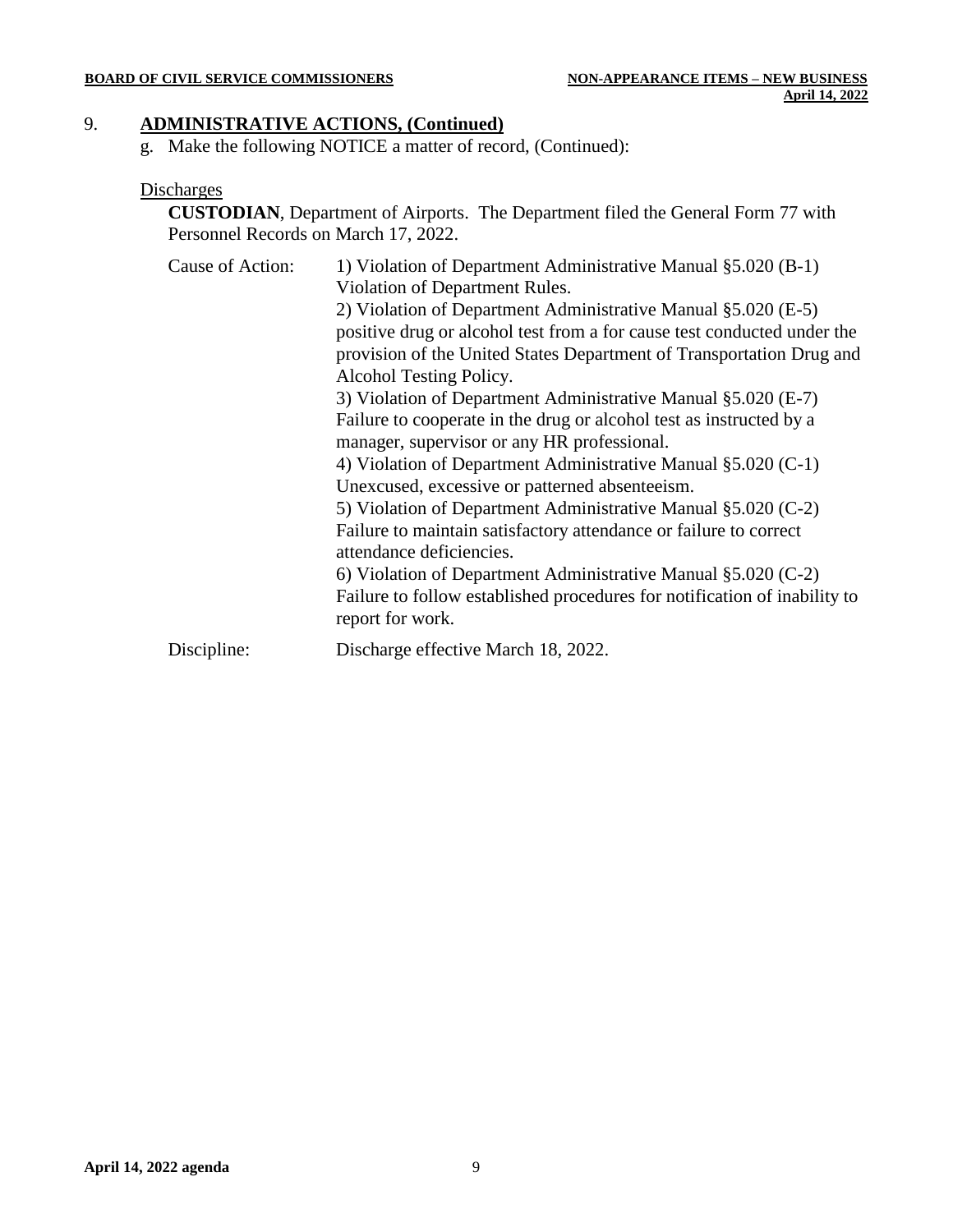#### 10. **CLASSIFICATION ACTIONS**

a. The General Manager recommends that the Board of Civil Service Commissioners approve the following Classification actions.

 $\blacksquare$ 

1. Allocate the following new positions in the **Joint System** of the **Department of Water & Power**, as indicated:

| DWP No. | No. of Positions | DDR No.  | Class Title and Code            |
|---------|------------------|----------|---------------------------------|
| 6106    | Δ                | 93-38103 | Senior Electrician, 3864        |
| 6107    |                  | 82-17001 | Management Analyst, 9184        |
| 6108    |                  | 95-91052 | Utility Administrator, 9105     |
| 6109    |                  | 95-91052 | Utility Administrator, 9105     |
| 6110    |                  | 95-91051 | Utility Administrator, 9105     |
| 6111    |                  | 45-37140 | Air Conditioning Mechanic, 3774 |

2. Allocate the following new positions in the **Power System** of the **Department of Water & Power**, as indicated:

| DWP No. | No. of Positions | DDR No.  | Class Title and Code          |
|---------|------------------|----------|-------------------------------|
| 6101    |                  | 82-34005 | Painter Supervisor, 3426      |
| 6102    |                  | 93-37106 | Electrical Craft Helper, 3799 |
| 6103    | 45               | 93-33105 | Carpenter, 3344               |
| 6105    | 15               | 95-38531 | Electrical Repairer, 3853     |
| 6112    |                  | 93-37008 | Welder, 3796                  |

3. Allocate the following new positions in the **Zoo Department**, as indicated:

| CSC No. | No. of Positions | Class Title and Code      |
|---------|------------------|---------------------------|
| 3573    |                  | Maintenance Laborer, 3112 |
| 3574    |                  | Custodian, 3156           |
| 3575    |                  | Accounting Clerk, 1223    |

4. Allocate the following new positions in the **Department of City Planning**, as indicated:

| CSC No. | No. of Positions | Class Title and Code                            |
|---------|------------------|-------------------------------------------------|
| 3578    |                  | Senior Administrative Clerk, 1368               |
| 3579    |                  | Geographic Information Systems Supervisor, 7214 |
| 3581    |                  | Administrative Clerk, 1358                      |
| 3582    |                  | Administrative Clerk, 1358                      |
| 3583    |                  | Administrative Clerk, 1358                      |

5. Allocate the following new position in the **Library Department**, as indicated:

| CSC No. |           | No. of Positions                                                              | Class Title and Code                                         |
|---------|-----------|-------------------------------------------------------------------------------|--------------------------------------------------------------|
| 3580    |           |                                                                               | Senior Administrative Clerk, 1368                            |
|         |           | 6. Reallocate the following position in the Library Department, as indicated: |                                                              |
|         | No. of    | From:                                                                         | To:                                                          |
| CSC No. | Positions | Class Title and Code                                                          | Class Title and Code                                         |
| 3577    |           |                                                                               | Administrative Clerk, 1358 Senior Administrative Clerk, 1368 |
|         |           |                                                                               | File No.                                                     |